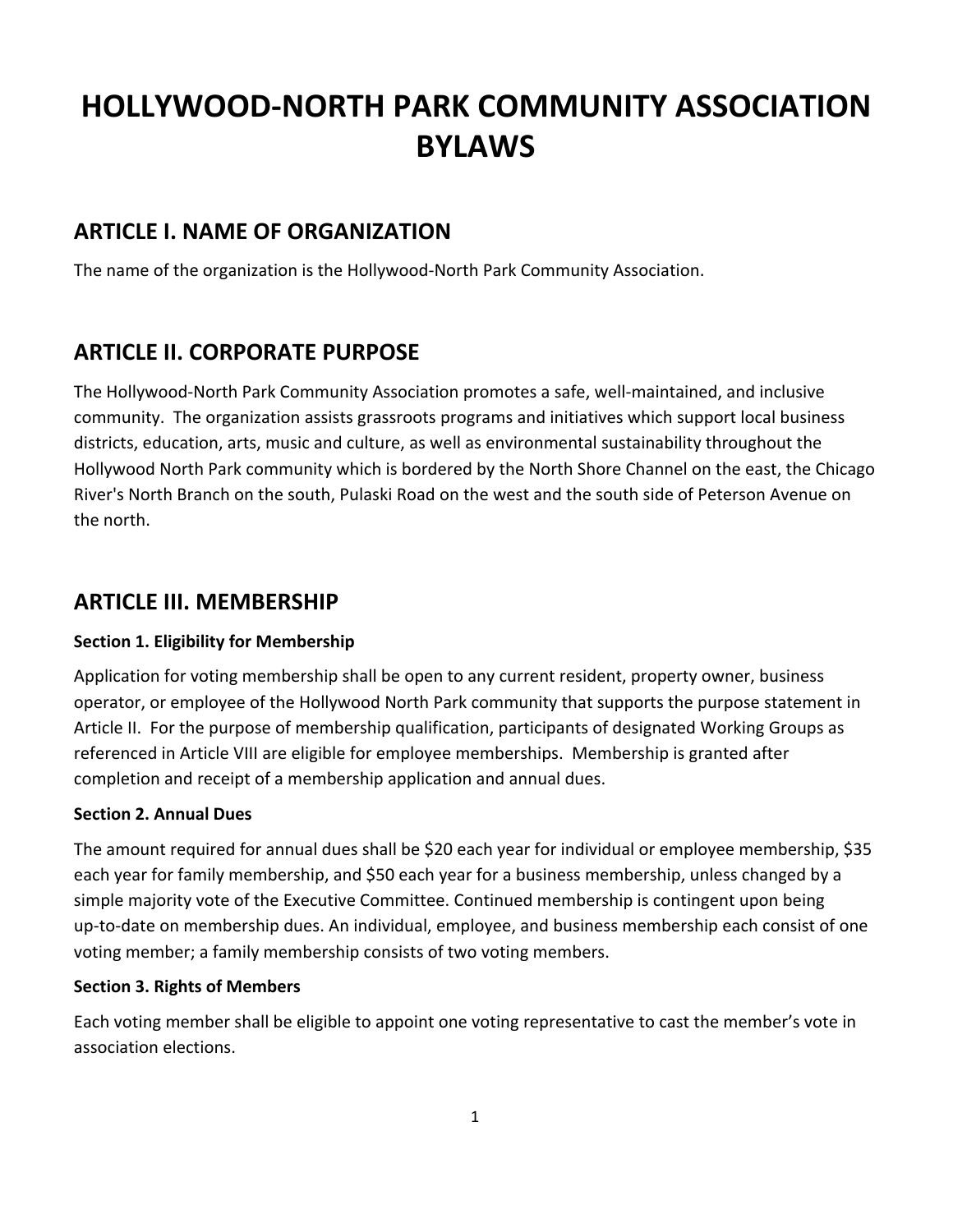### **Section 4. Resignation and Termination**

Any member may resign by filing a written resignation with the secretary. A member can have their membership terminated by a simple majority vote of the membership if the membership determines it is in the best interest of the organization to do so. Prior to voting, the organization shall inform the member of the basis for such belief and afford the member an opportunity to respond.

### **ARTICLE IV. MEETINGS OF MEMBERS**

### **Section 1. Annual Meeting**

An annual meeting of the members shall be held in November each year at a time and place designated by the Steering Committee.

At the annual meeting the members shall elect Steering Committee officers, receive reports on the activities of the association, and determine the direction of the association for the coming year.

### **Section 2. Special Meetings**

Special meetings of the membership may be called by the Steering Committee or a simple majority of the Steering Committee. A petition signed by five percent (5%) of voting members may also call a special meeting of membership.

#### **Section 3. Notice of Meetings**

Notice of each meeting shall be posted to the organization's website and given to each voting member, by e-mail or U.S. mail, not less than two weeks prior to the meeting.

#### **Section 4. Voting**

All issues to be voted on shall be decided by a simple majority of those present at the meeting in which the vote takes place. A member may delegate his or her voting power to a representative, to enable a vote in the member's absence. Upon request by the Executive Committee, the member shall provide a statement indicating the member has authorized the representative to cast his or her vote. The Steering Committee can nullify unauthorized proxy votes.

### **ARTICLE V. STEERING COMMITTEE & EXECUTIVE COMMITTEE**

### **Section 1. Number, Requirements, and Qualifications**

The Steering Committee Members shall consist of no less than five (5) nor more than twenty (20) including the following officers: the Chair, the Vice-Chair, the Secretary, the Media Manager, and the Financial Manager. The officers comprise the Executive Committee. The Executive Committee also serves as the Board of Directors.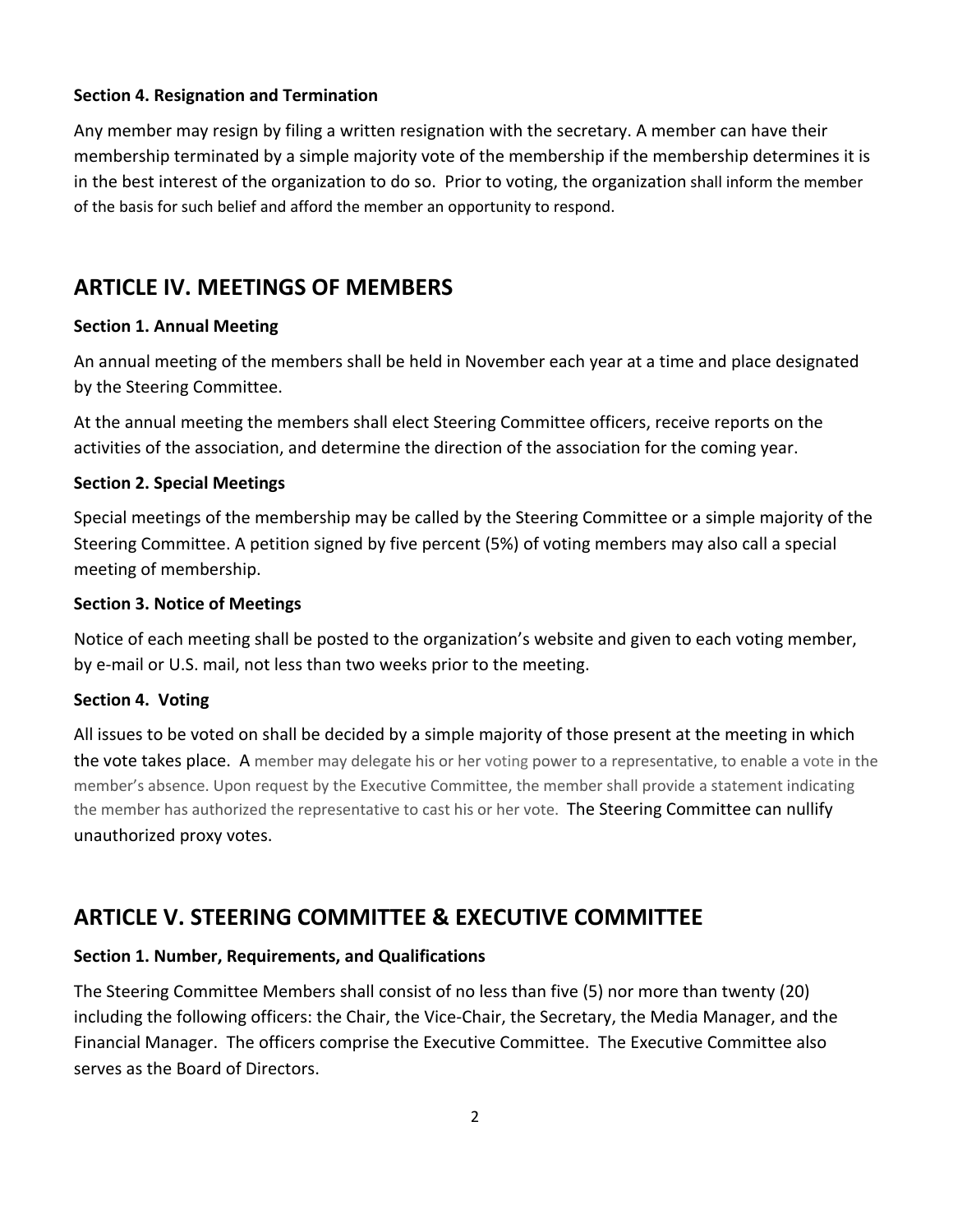The Steering Committee shall also include a representative appointed by each designated working group. Working groups may be designated and deactivated by the Executive Committee as the needs of the community change and evolve over time.

Officers of the Steering Committee shall be duly elected and qualified and shall begin their terms on the first of January following their election. An officer shall continue in office until his/her successor's term begins.

All other members of the Steering Committee shall, upon appointment, immediately enter upon the performance of their duties and shall continue until their successors are appointed.

Each member of the Steering Committee shall be a member of the Organization whose membership dues are paid in full. Each member of the Steering Committee shall attend at least two (2) quarterly meetings of the Steering Committee per year.

### **Section 2. General Powers – Steering Committee**

The Steering Committee is responsible for coordinating, promoting, and supporting the working groups. The Steering Committee shall set broad goals for the community and shall recommend to the Executive Committee funding for priority projects of the working groups. The Steering Committee shall review proposals for new working groups. The Steering Committee is also responsible for developing and reviewing fiscal procedures, fundraising plans, and the annual budget.

### **Section 3. General Powers - Executive Committee**

The Steering Committee officers serve as the members of the Executive Committee. The affairs of the Organization shall be managed by its Executive Committee with advice and guidance from the Steering Committee. The Executive Committee shall have control of and be responsible for the management of the affairs and property of the Organization.

The Executive Committee shall have all the powers and authority of the Steering Committee in the intervals between meetings of the Steering Committee.

The Executive Committee must approve the budget and all expenditures must be within budget. Any major change in the budget must be approved by the Executive Committee. The fiscal year shall be the calendar year. Annual reports are required to be submitted to the membership showing income, expenditures, and pending income. The financial records of the organization are public information and shall be posted on the organization's website.

As needed, the Executive Committee shall appoint three to five members to serve on the Nominating Committee and two to three members to serve on the Audit Committee.

### **Section 4. Steering Committee Meetings**

The Steering Committee shall meet no less than quarterly at a time and day and location designated by the Chair. Notice of these meetings shall be sent to all members of the Steering Committee no less than two weeks prior to the meeting date.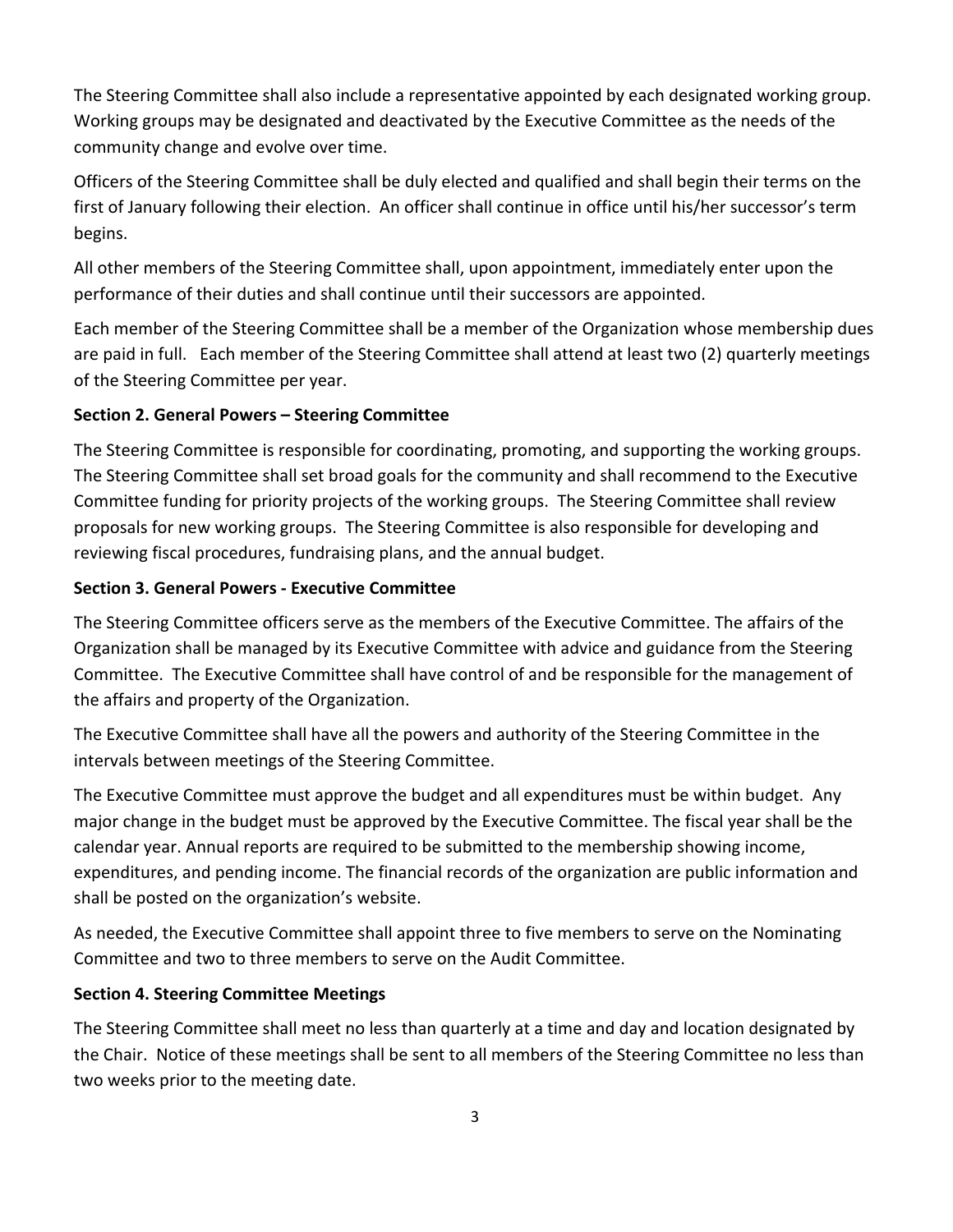### **Section 5. Executive Committee Meetings**

The Executive Committee shall meet as needed at a time and day and location designated by the Chair. Notice of these meetings shall be sent to all members of the Executive Committee no less than five (5) days prior to the meeting date.

### **Section 6. Special Meetings**

Special meetings of the Steering Committee may be called by any two members of the Steering Committee. The person or persons authorized to call special meetings of the Steering Committee may fix any location as the place for holding any special meeting of the Steering Committee called by them.

Special meetings of the Executive Committee may be called by any two members of the Executive Committee. The person or persons authorized to call special meetings of the Executive Committee may fix any location as the place for holding any special meeting of the Executive Committee called by them.

### **Section 7. Notice**

Notice of any special meeting of the Executive Committee or the Steering Committee shall be given to all committee members at least two (2) days in advance of the meeting by telephone, email or other electronic methods, or by written notice.

### **Section 8. Quorum**

The presence, in person or by phone or by video conference, of a simple majority of current members of the Steering Committee shall be necessary at any meeting to constitute a quorum to transact business, but a lesser number shall have power to adjourn to a specified later date without notice. The act of a simple majority of the members of the Steering Committee present at a meeting at which a quorum is present shall be the act of the Steering Committee.

The presence, in person or by phone or by video conference, of a simple majority of current members of the Executive Committee shall be necessary at any meeting to constitute a quorum to transact business, but a lesser number shall have power to adjourn to a specified later date without notice. The act of a simple majority of the members of the Executive Committee present at a meeting at which a quorum is present shall be the act of the Executive Committee.

### **Section 9. Compensation**

Members of the Steering Committee shall not receive any compensation for their services as Committee members.

### **Section 10. Parliamentary Procedure**

Any question concerning parliamentary procedure at meetings shall be determined by the Chair by reference to Robert's Rules of Order.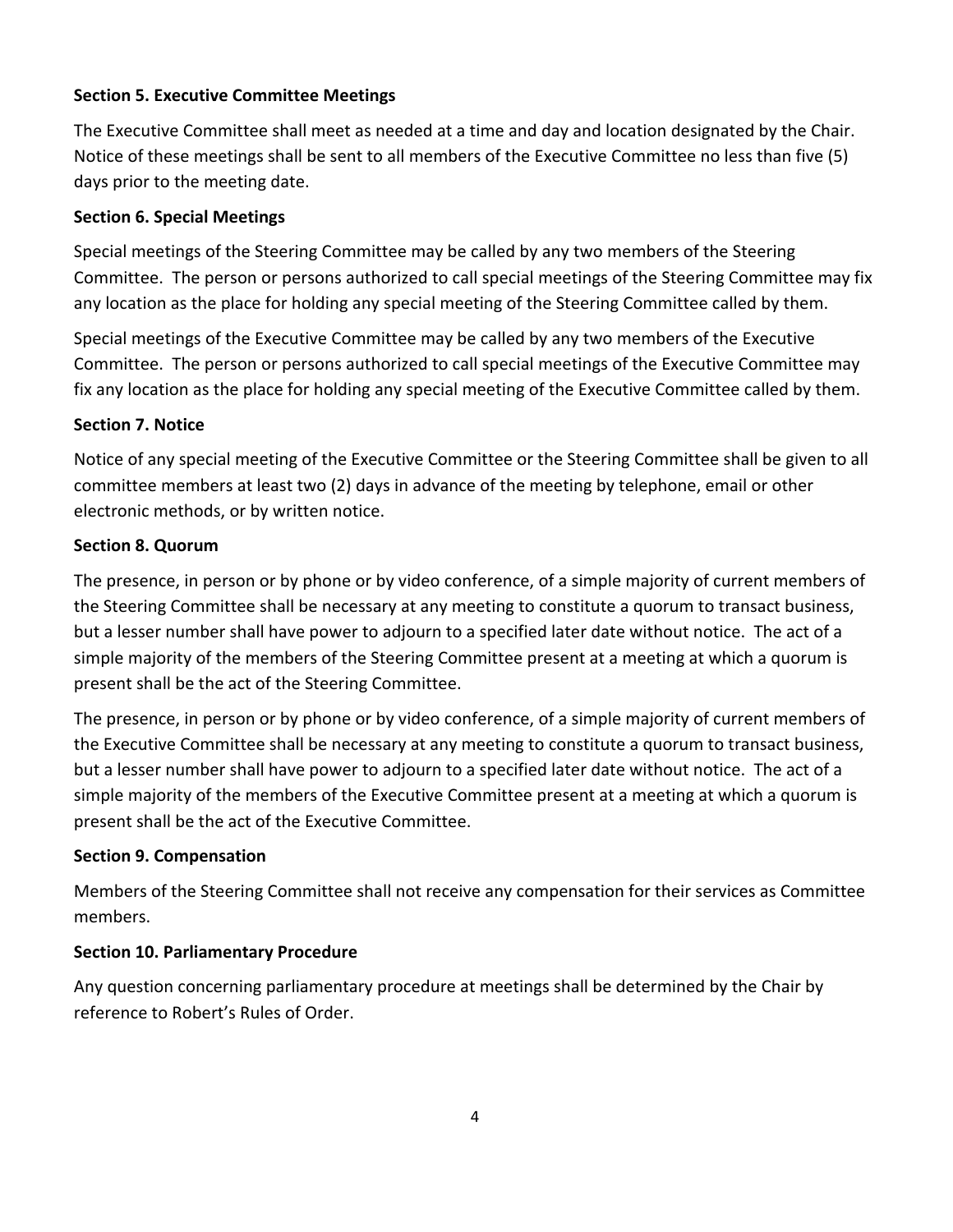# **ARTICLE VI. OFFICERS**

The officers of this Steering Committee shall be the Chair, Vice-Chair, Secretary, Media Manager and Financial Manager. All officers must have the status of active members of the organization.

### **Section 1. Chair**

The Chair shall preside at all meetings of the Executive Committee, Steering Committee and membership. The Chair shall have the following duties:

- a. He/She shall have general and active management of the business of the Executive Committee and Steering Committee and set agendas for their meetings.
- b. He/She shall see that all orders and resolutions of the Executive Committee and Steering Committee are brought to the membership.
- c. He/She shall have general superintendence and direction of all other officers of this organization and see that their duties are properly performed.
- d. He/She shall submit a report of the operations of the program for the fiscal year to the members at their annual meetings, and from time to time, shall report to the Steering Committee all matters that may affect this program.
- e. He/She shall be Ex-officio member of all working groups.

### **Section 2. Vice-Chair**

The Vice-Chair shall be vested with all the powers and shall perform all the duties of the Chair during the absence of the latter.

### **Section 3. Secretary**

The Secretary shall attend all meetings of the Executive Committee and the Steering Committee, and all meetings of members, and will act as a clerk thereof. The Secretary's duties shall consist of:

- a. He/She shall record all votes and minutes of all proceedings. He/She in concert with the Chair shall make the arrangements for all meetings of the Executive Committee, the Steering Committee, and membership meetings.
- b. He/she shall send notices of all meetings to the members and post notice on the organization's website.
- c. He/She shall perform all official correspondence from the Executive Committee and the Steering Committee as may be prescribed by the Chair.
- d. He/She shall collect statements of conflicts of interest from all Steering Committee members.

### **Section 4. Media Manager**

With guidance from the Chair, the duties of the Media Manager shall be:

a. He/She shall manage social media marketing campaigns for the organization.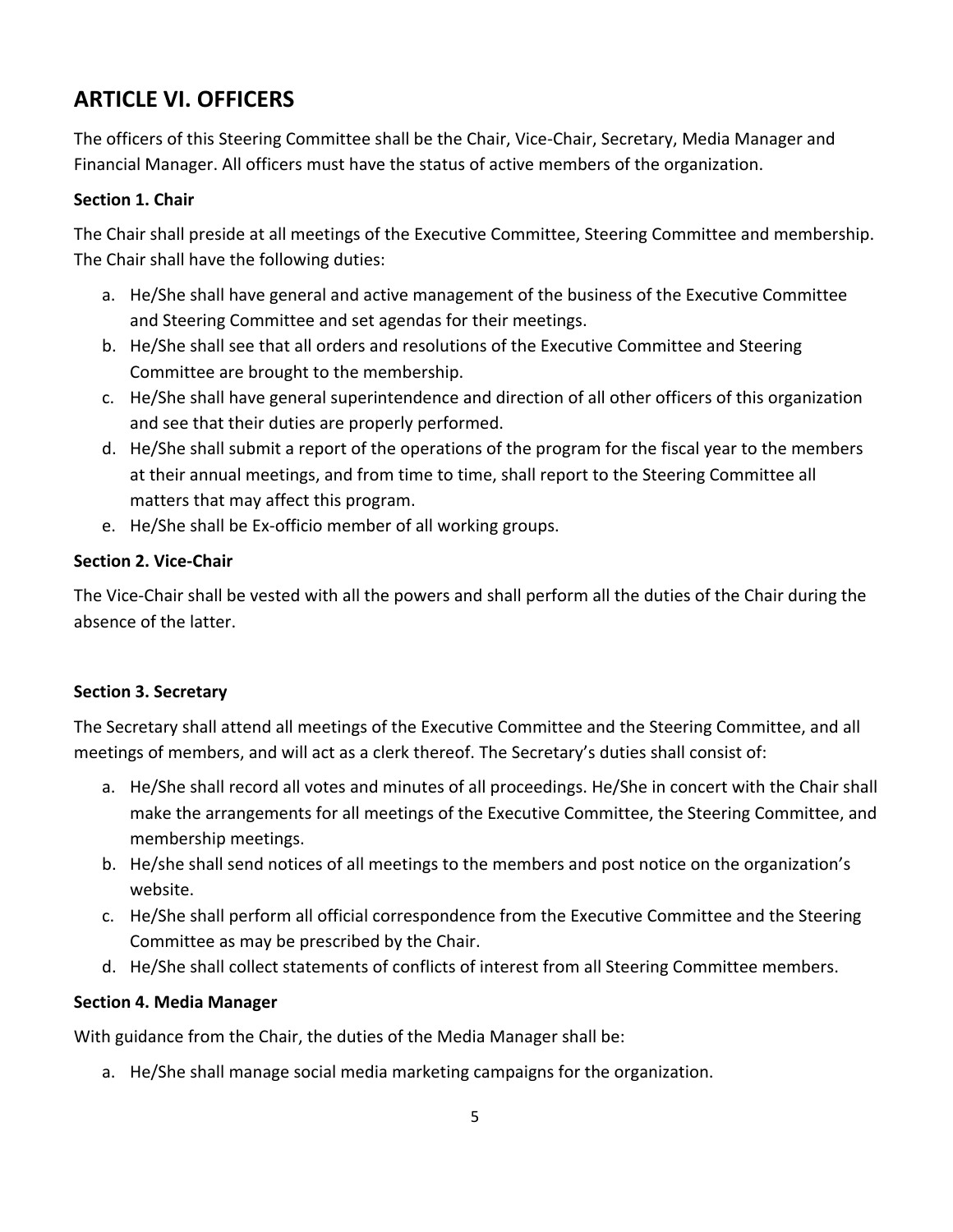- b. He/She shall create, curate and manage content published on the organization's website.
- c. He/She shall manage organization posts and respond to followers.
- d. He/She shall perform such other duties as may be prescribed by the Chair.

### **Section 5. Financial Manager**

The duties shall be:

- a. He/She shall submit for approval by the Executive Committee all expenditures of funds by the organization.
- b. He/She shall present a complete and accurate report of the finances at the annual meeting of the members, or at any other time upon request to the Chair or Steering Committee.
- c. It shall be the duty of the Financial Manager to assist in direct audits of the funds of the organization according to funding source guidelines and generally accepted accounting principles.
- d. He/She shall perform such other duties as may be prescribed by the Chair.

### **Section 6. Election of Officers**

The Nominating Committee shall submit nominations for offices via email or written notice two weeks prior to the annual November membership meeting during which elections will be held. During the membership meeting, nominations shall also be received from the floor after the report of the Nominating Committee. The election shall be held at the membership meeting. Those officers elected shall serve a term of two (2) years commencing on the first day of January following the election.

Officers shall be eligible to succeed themselves in their respective offices for one (1) term only.

### **Section 7. Vacancies**

The Nominating Committee shall also be responsible for nominating persons to fill officer vacancies which occur between membership meetings. Nominations shall be sent via email or in writing to all voting members at least two (2) weeks prior to the meeting at which the election will be held. The persons so elected shall hold office for the unexpired term in respect of which such vacancy occurred and shall be eligible to succeed themselves in their respective offices for two (2) terms only.

### **ARTICLE VII. AUDIT COMMITTEE**

The Executive Committee shall appoint an Audit Committee consisting of at least three (3) members of the organization. The Audit Committee shall (i) review the organization's financial statements (and issues encountered in the preparation of financial statements and related materials), (ii) review on a continuing basis the adequacy of internal controls, and (iii) make an annual report to the Executive Committee.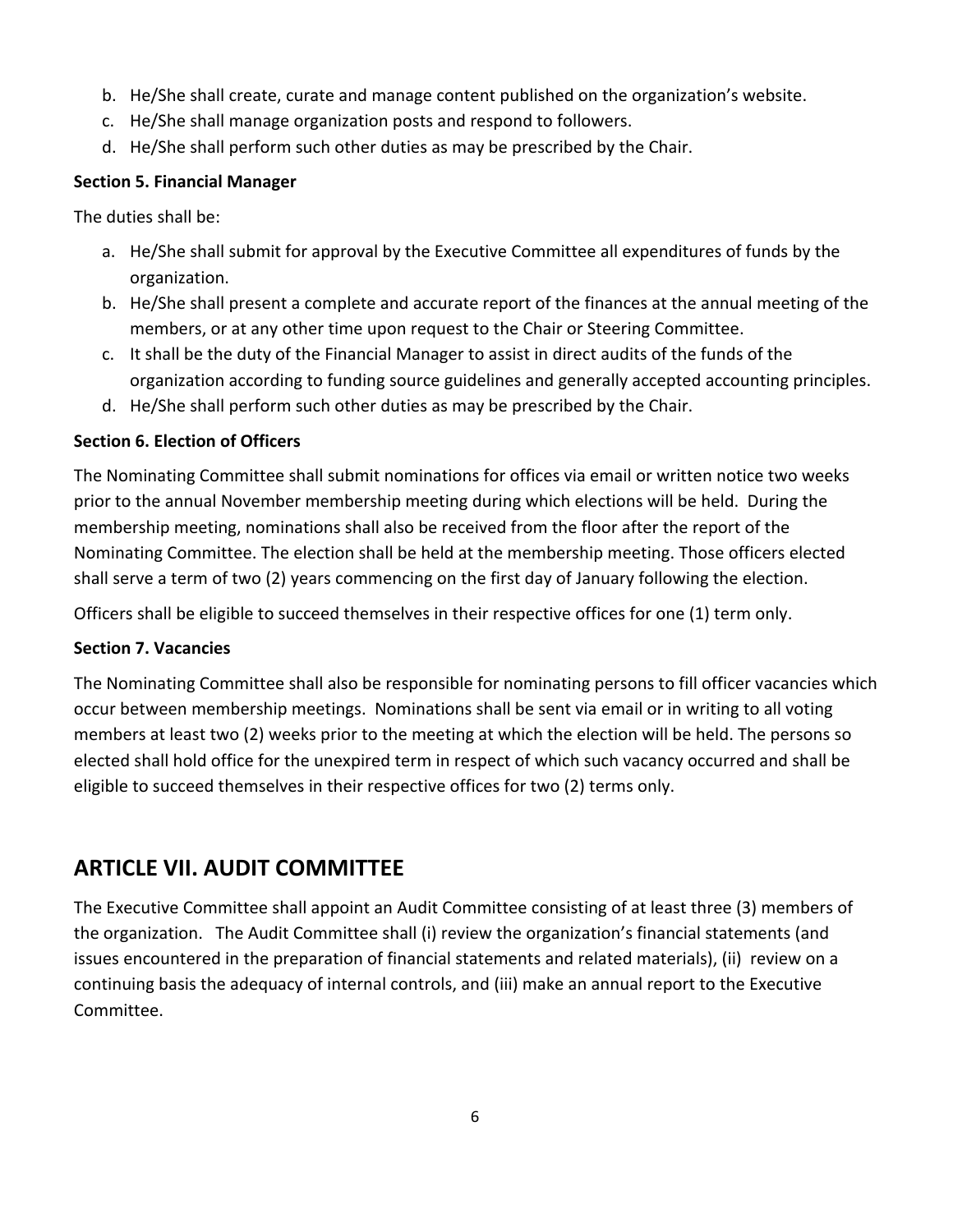# **ARTICLE VIII. WORKING GROUPS**

To support and promote grassroots efforts consistent with the organization's mission, the Executive Committee may designate working groups as needed, such as Arts and Culture, Commerce, Community Care and Maintenance, Education, and Environment. Each working group shall appoint a representative to the Steering Committee.

The Executive Committee may deactivate working groups as the needs of the community evolve over time.

# **ARTICLE IX. – Conflict of Interest and Compensation**

#### **Section 1: Conflict of Interest**

a. Officers and members of the organization must disclose any actual or possible conflict of interest, including a financial interest, when there is a decision under consideration in which such a person may have an interest.

After disclosure of the possible conflict of interest and all material facts, and after any discussion with the interested person, he/she shall leave the Steering Committee meeting while the determination of a conflict of interest is discussed and voted upon. If the Steering Committee determines by simple majority vote that a conflict of interest exists, the interested party shall not vote on any matter related to the conflict of interest.

#### **Section 2. Compensation**

- a. A member of the Steering Committee who receives compensation, directly or indirectly, from the Organization for services is precluded from voting on matters pertaining to that member's compensation.
- b. A voting member who receives compensation, directly or indirectly, from the Organization for services is precluded from voting on matters pertaining to that member's compensation.

### **ARTICLE X. INDEMNIFICATION**

### **Section 1. General**

The organization shall indemnify any officer or member of the organization, or any employee of the organization (each of the foregoing officers, members, or employees is referred to in this Article individually as an "indemnitee"), against expenses actually and necessarily incurred by such indemnitee in connection with the defense of any action, suit, or proceeding in which that indemnitee is made a party by reason of being or having been such officer, member or employee, except in relation to matters as to which that indemnitee shall have been adjudged in such action, suit, or proceeding to be liable for negligence or misconduct in the performance of a duty. The foregoing indemnification shall not be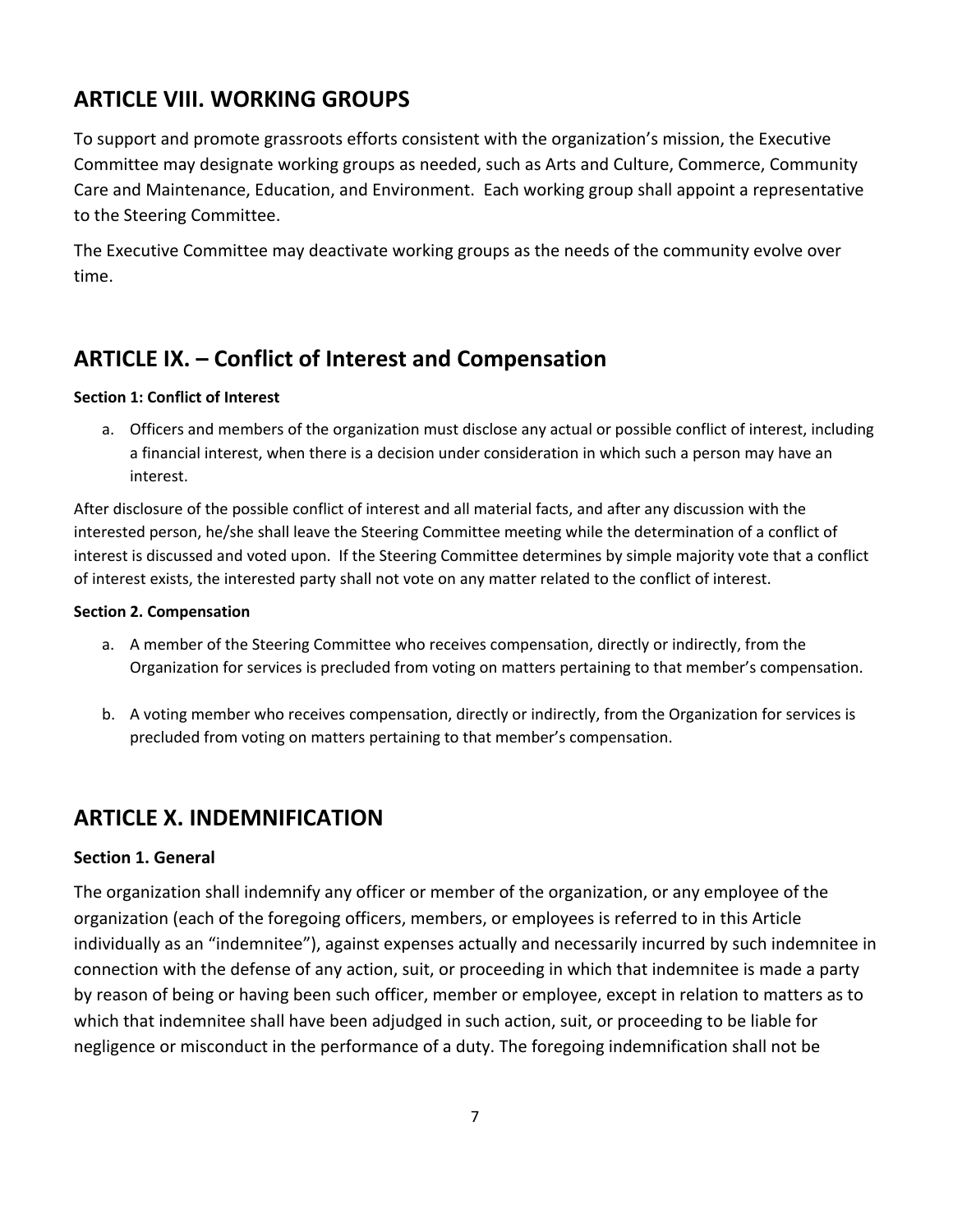deemed exclusive of any other rights to which an indemnitee may be entitled under any bylaw, agreement, resolution of the Steering Committee, or otherwise.

### **Section 2. Expenses**

Expenses (including reasonable attorneys' fees) incurred in defending a civil or criminal action, suit, or proceeding may be paid by the organization in advance of the final disposition of such action, suit, or proceeding, if authorized by the Steering Committee, upon receipt of an undertaking by or on behalf of the indemnitee to repay such amount if it shall ultimately be determined that such indemnitee is not entitled to be indemnified hereunder.

### **Section 3. Insurance**

The organization shall purchase and maintain insurance on behalf of any person who is or was a member, officer or employee against any liability asserted against such person and incurred by such person in any such capacity or arising out of such person's status as such, whether or not the organization would have the power or obligation to indemnify such person against such liability under this Article.

# **ARTICLE XI. RECORDS**

The organization shall keep complete records of accounts and minutes of the proceedings of the Executive Committee, Steering Committee, and membership. These records may be kept electronically. A link to meeting minutes shall be posted to the organization's website.

# **ARTICLE XII. AMENDMENTS**

The Executive Committee may amend these Bylaws by majority vote at any regular or special meeting of the Executive Committee. Written notice setting forth the proposed amendment or summary of the changes to be effected thereby shall be given to each officer at least three days in advance of such a meeting if delivered personally or by e-mail, or at least five days if delivered by mail.